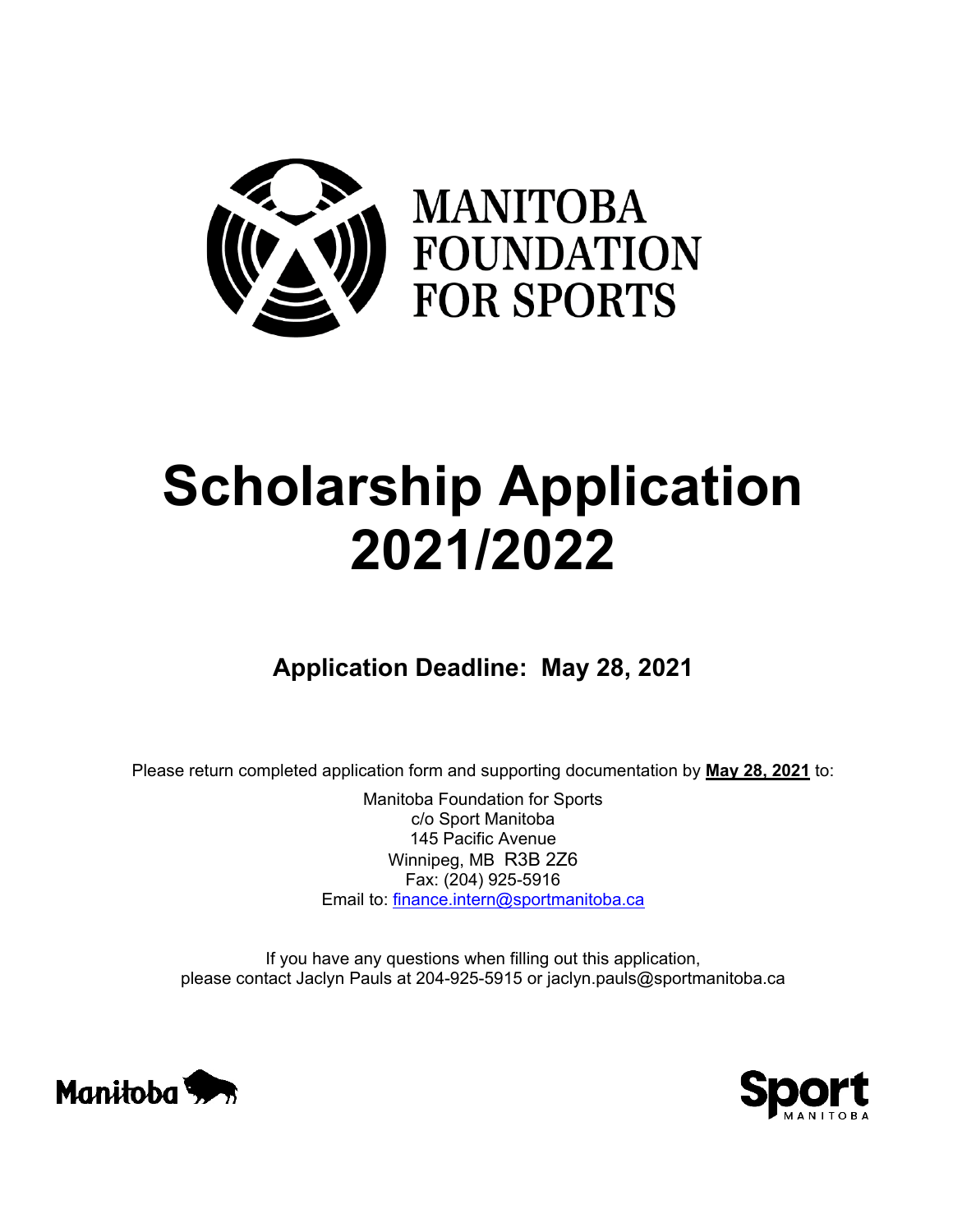# **Scholarship Application 2021/2022**

The Manitoba Foundation for Sports scholarship program administrated by Sport Manitoba was established in 1992 to support young athletes of Sport Manitoba partners, who continue to participate in amateur sport while pursuing a post-secondary education on a full-time basis. The Foundation has since awarded 2000 scholarships totaling \$853,917 Scholarships are awarded to graduating high school students entering a post-secondary institution and to students in their second or subsequent year in a post-secondary institution.

The scholarship program's emphasis is placed on athletes who have competed at the provincial level or higher and who have maintained a high level of academic standing, while showing a commitment to amateur sport and their community through their involvement in coaching, officiating and volunteer activities. Preference will be given to athletes attending university or college in Manitoba and enrolled in a related field, pursuing a career in sport. The number and the amount of scholarships awarded annually will vary (up to a maximum of \$1000), based on the number of applicants and the funds available for distribution.

## **Eligibility**:

Applicants must have participated in amateur sport in 2020/2021 as a member of one of Sport Manitoba's recognized sport partners.

Have not received this scholarship more than three times previously.

Be attending university or college as a full-time student as defined by the institution you will be attending for the 2021/2022 regular academic sessions. In most cases the regular session consists of two terms between September and April. If you are unable to register full time for the complete regular session, your eligibility to retain the full value of the scholarship may be affected.

Have been a resident of Manitoba since April 1, 2020.

#### **Notes on Manitoba Foundation for Sports Application process:**

Please return completed application pages 1 thru 6, along with the supporting documentation listed below. All pages should be included, write N/A if the sheet is blank or not relevant to your experience.

#### **Your application MUST also include the following supporting documents:**

A transcript of your most recent marks. For high school applicants transcripts must include the second semester mid-term grade 12 marks (April 2021) and university applicant's transcripts should include the April 2021 marks.

A Letter of Reference completed by someone who can highlight educational, athletic or volunteer accomplishments, skills and qualities of the applicant (i.e principal, physical education teacher, head coach).

**It is the responsibility of the applicant to submit all required information on or before the deadline. LATE OR INCOMPLETE APPLICATIONS WILL NOT BE ACCEPTED**

All applicants will be notified in writing of the final decision of the Board of Directors.



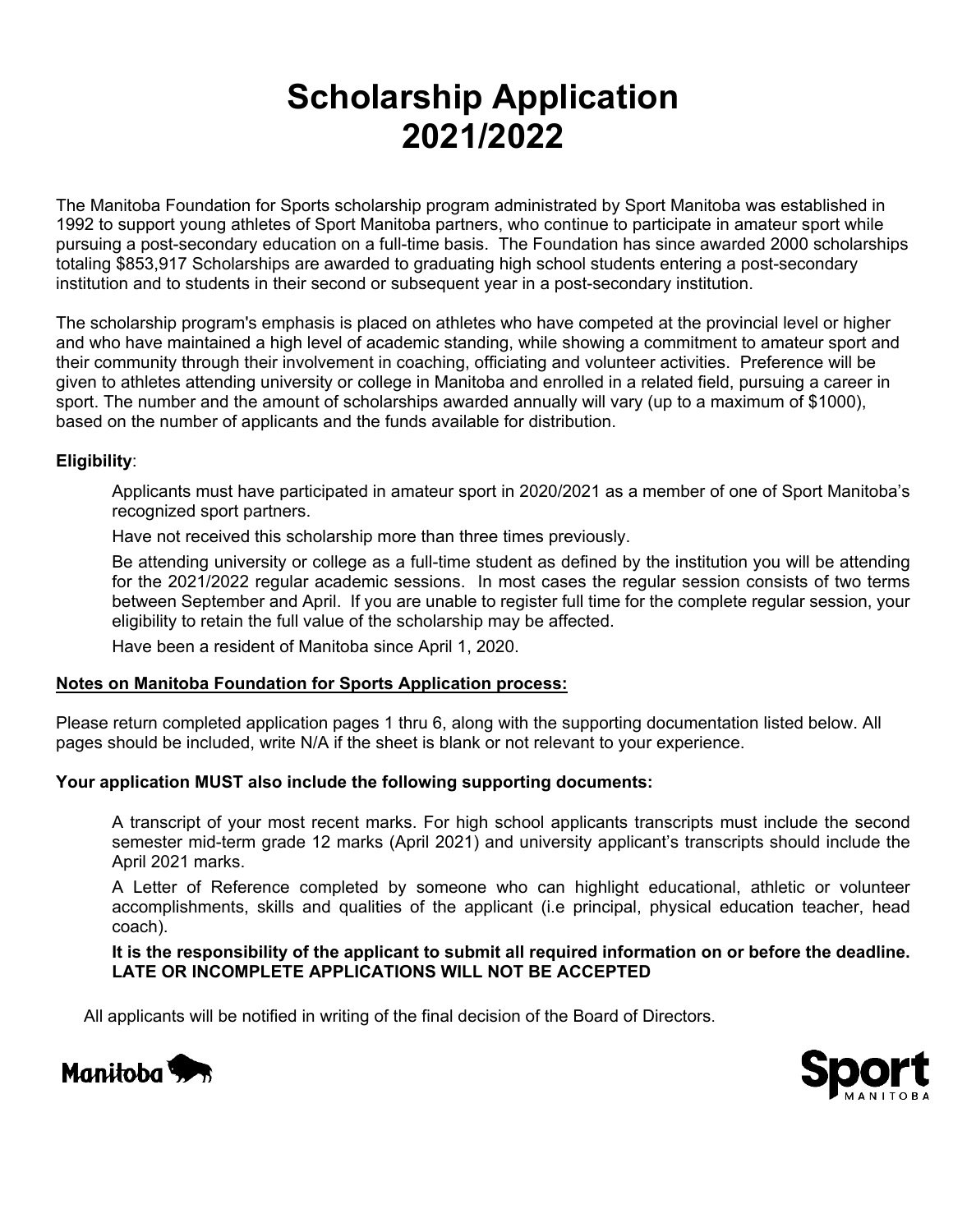

# **Scholarship Application 2021-2022**

# **I. GENERAL INFORMATION**

| Name:                                                                                                              |                 |  |  |  |  |  |  |
|--------------------------------------------------------------------------------------------------------------------|-----------------|--|--|--|--|--|--|
| <b>Permanent Address:</b><br>(Correspondence will be sent to this address)                                         |                 |  |  |  |  |  |  |
| City/Town:                                                                                                         | Postal Code:    |  |  |  |  |  |  |
| Telephone Number:                                                                                                  | E-mail Address: |  |  |  |  |  |  |
| Date of Birth (d/m/y):                                                                                             |                 |  |  |  |  |  |  |
| Student ID Number (if applicable):                                                                                 |                 |  |  |  |  |  |  |
| Continuous resident of Manitoba since (m/y):                                                                       |                 |  |  |  |  |  |  |
| <b>EDUCATION PLANS</b>                                                                                             |                 |  |  |  |  |  |  |
|                                                                                                                    |                 |  |  |  |  |  |  |
| If currently attending post-secondary school, what year are you entering in 2021/2022: _____________               |                 |  |  |  |  |  |  |
| Please indicate your proposed program of post-secondary studies for the 2021/2022 and future academic<br>sessions: |                 |  |  |  |  |  |  |
| a) Educational Institution:                                                                                        |                 |  |  |  |  |  |  |
| b) Degree/Diploma Sought                                                                                           |                 |  |  |  |  |  |  |
| Major/Minor<br>C)                                                                                                  |                 |  |  |  |  |  |  |

d) Length of Program

e) Expected Date of Completion

If planned educational institution is out of Province please indicate reasons for selection:

# **ACADEMIC ACHIEVEMENT**

**1. High School Programs** 

Please list your major academic accomplishments, beginning with most recent.

**CONTRIBUTION TO THE MANITOBA AMATEUR SPORT COMMUNITY**

**CONTRIBUTION TO THE MANITOBA AMATEUR SPORT COMMUNITY**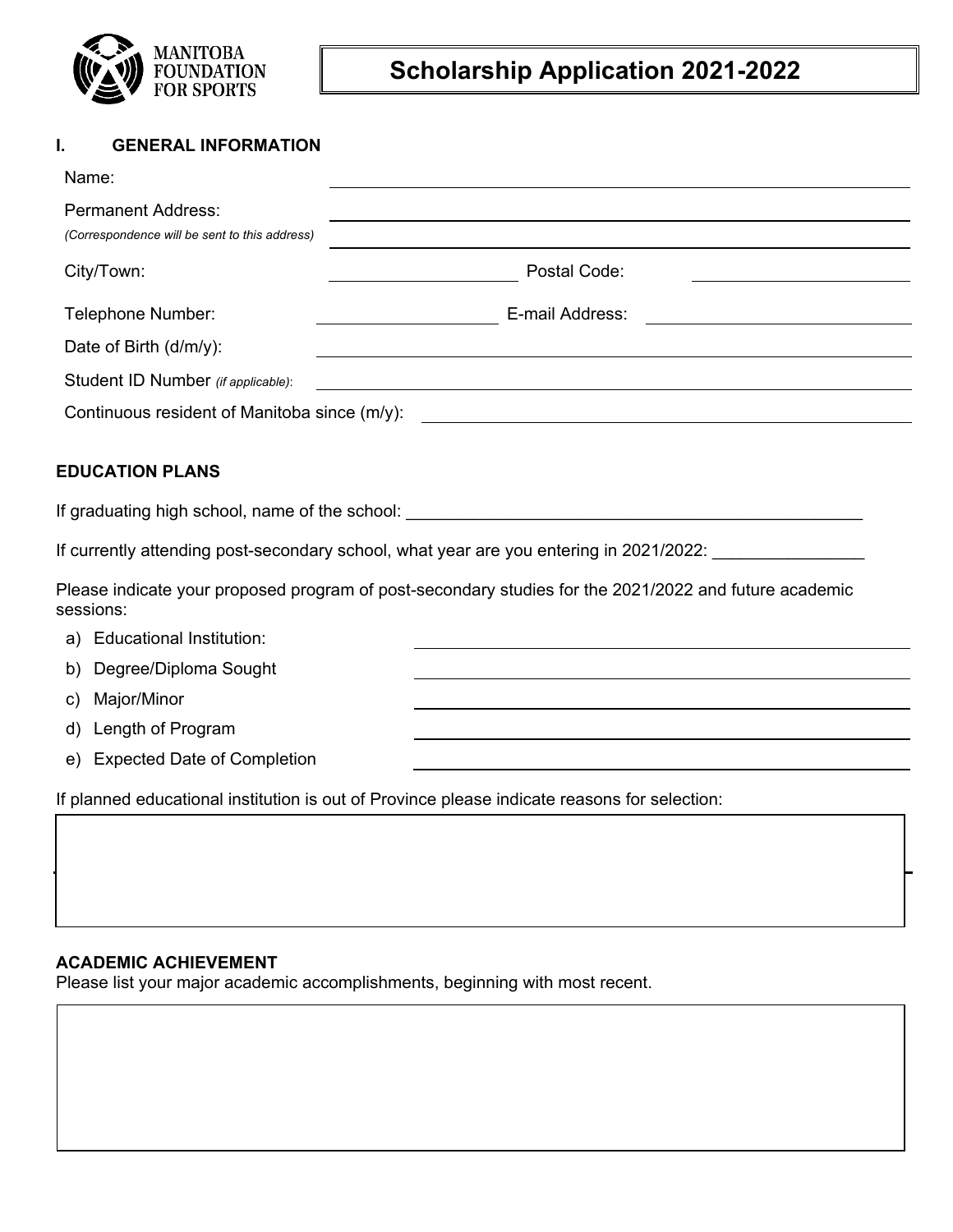## **HIGH SCHOOL SPORTS**

a) In which sport(s) did you represent your school and in which grade? List a maximum of 3 per level.

|             | Sport one / list grade(s) | Sport two / list grade(s) | Sport three / list grade(s) |
|-------------|---------------------------|---------------------------|-----------------------------|
| Zone:       |                           |                           |                             |
| Provincial: |                           |                           |                             |

b) Describe how Covid-19 impacted your final high school year of sport (i.e. what teams were you on when the pandemic started or were you going to be on in the 2020/2021 school year, how did you address the challenges, did you participate in any team/school skill development or virtual training? Expand in paragraphs on your final grade 12 year at school (attach added page if needed).

**c)** List your personal achievements and/or awards received during your high school career. Identify award, sport and competition. i.e.Most Valuable Player, Athlete of the Year, Community Award, etc.

**d)** Please describe any leadership roles you've played within your team or training group during your high school career**.**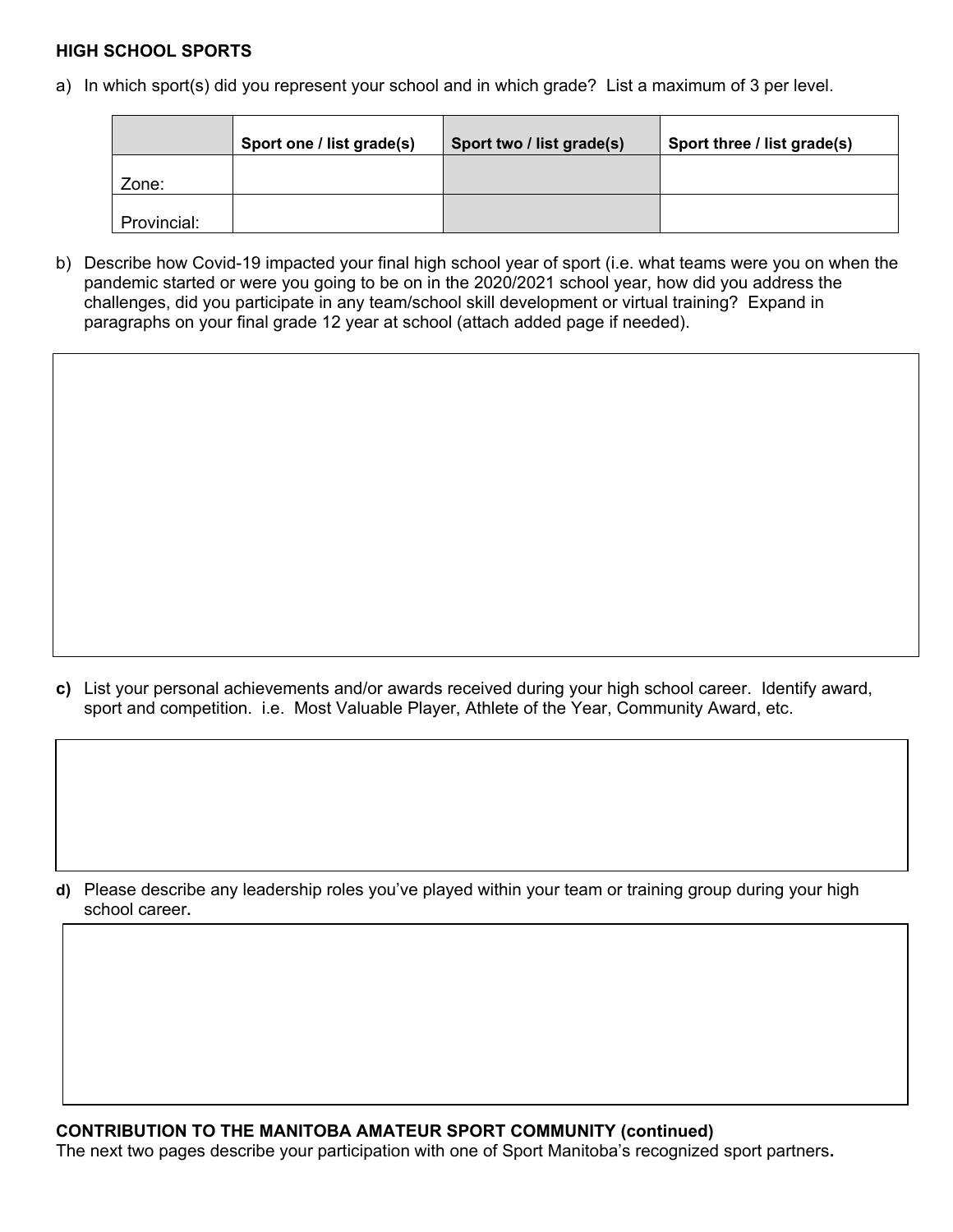Name of Sport Partner:

**You must have been a registered member of one of Sport Manitoba's recognized sport partners for the period in which the results listed took place in order to be eligible for consideration.**

*If you are also registered with another Sport Partner, copy applicable pages and submit info for each sport.*

## **COMPETITION RESULTS**:

- a) List how were you registered with the Sport Partner? i.e. Membership directly with PSO, thru league/club/team/university (provide name)
- b) Describe the last 3 provincial competitions that you participated in during the past year or pre-covid.

| Name of competition | Level (Prov/<br>Regional/<br>League) | Location | Event<br>entered | Age group/<br>classification | # of teams/ ind<br>competitors in<br>class | Final<br>placing | Date<br><b>MM/YY</b> |
|---------------------|--------------------------------------|----------|------------------|------------------------------|--------------------------------------------|------------------|----------------------|
|                     |                                      |          |                  |                              |                                            |                  |                      |
|                     |                                      |          |                  |                              |                                            |                  |                      |
|                     |                                      |          |                  |                              |                                            |                  |                      |
|                     |                                      |          |                  |                              |                                            |                  |                      |

c) Describe the last three Inter-provincial, National, International competitions you participated in during the past year or pre-covid.

| Name of competition | Level (Worlds,<br>International<br>Open /Nat Champ/<br><b>Other Nat / Inter-</b><br>Prov) | Location | Event<br>/Tier<br>entered | Age group/<br>classification | # of teams/<br>ind<br>competitors<br>in category | # of<br>countries /<br>provinces | Final<br>placing | Date<br><b>MM/YY</b> |
|---------------------|-------------------------------------------------------------------------------------------|----------|---------------------------|------------------------------|--------------------------------------------------|----------------------------------|------------------|----------------------|
|                     |                                                                                           |          |                           |                              |                                                  |                                  |                  |                      |
|                     |                                                                                           |          |                           |                              |                                                  |                                  |                  |                      |
|                     |                                                                                           |          |                           |                              |                                                  |                                  |                  |                      |

*If more space is required with any of the above charts please attached an additional sheet in the same format.*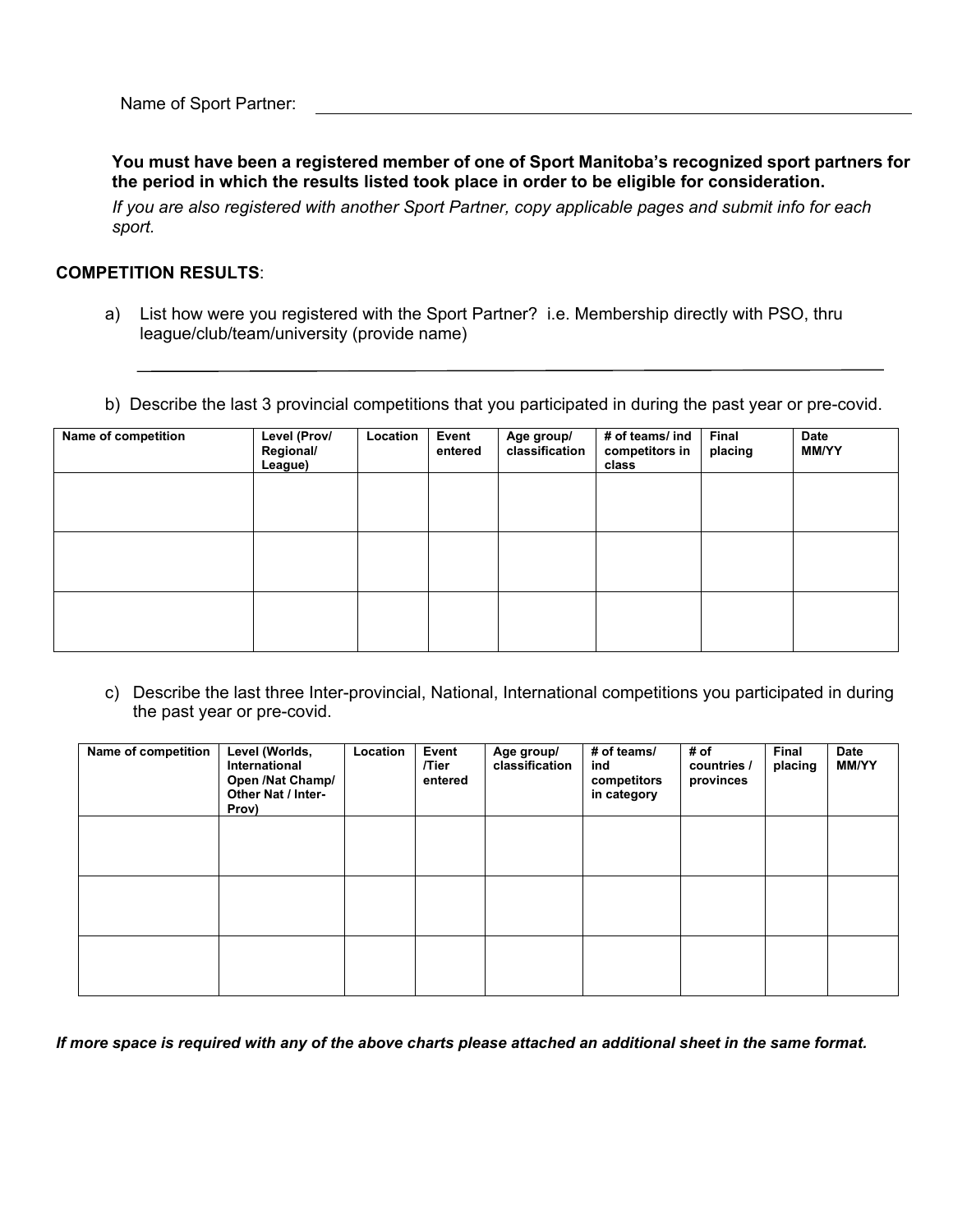Please describe the impacts or barriers that the pandemic had on your sport involvement with the sport partner listed on the previous page? Did you have challenges to overcome, were you still able to train or do practices / competitions in new ways? If you were still training, tell us about the training environment (Virtual with a coach, solo with program from a coach, individual).

List your personal achievements and/or awards received during the past three years. Identify award, sport and competition. i.e.Most Valuable Player, Athlete of the Year, Community Award, Member of a National and/or Provincial Team, invited to provincial or national training camp/program.

Please describe any leadership roles you've played within your team or training group**.**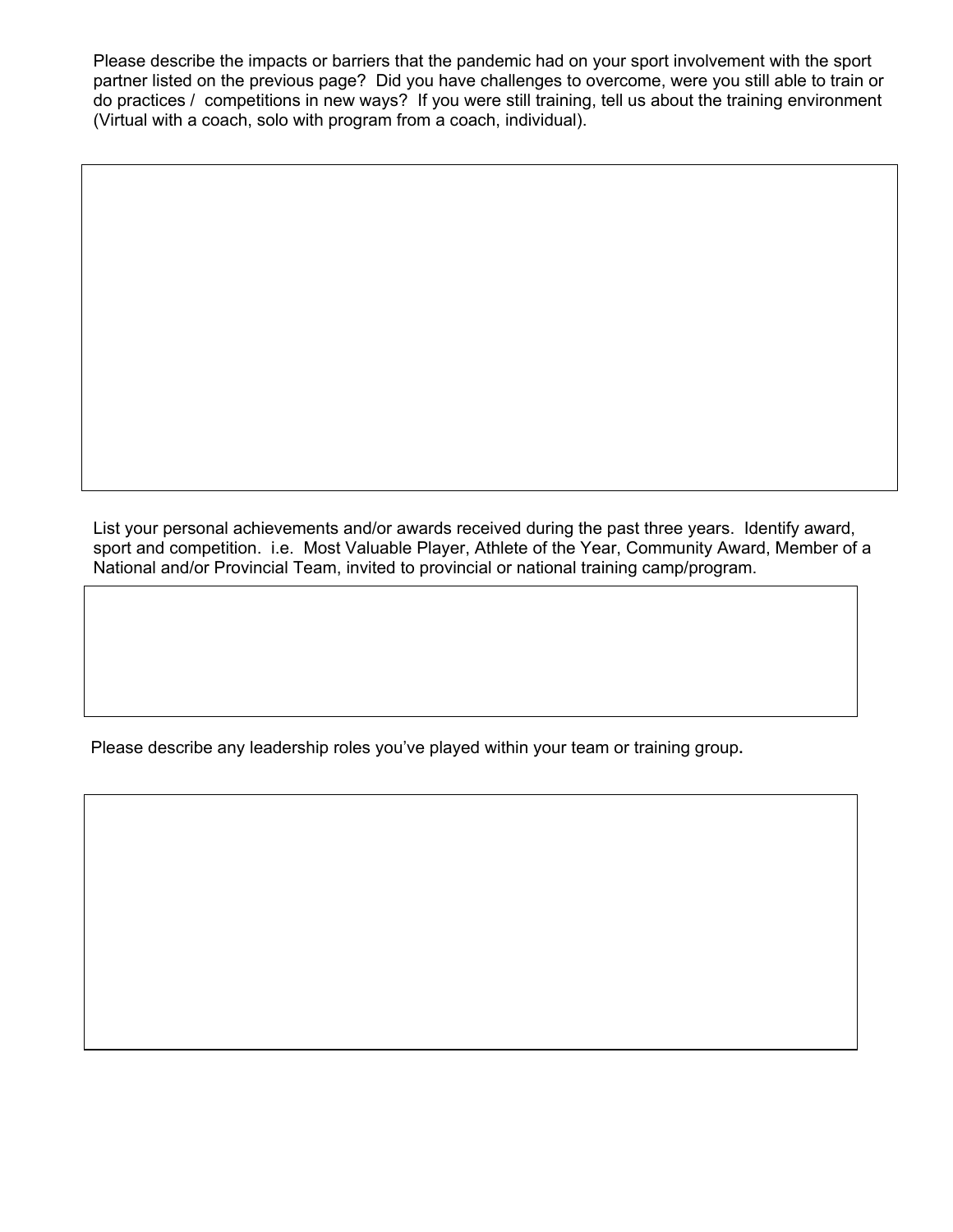# **CONTRIBUTION TO THE COMMUNITY (VOLUNTEER EXPERIENCE):**

Volunteer activities may be within sport (coaching, officiating/refereeing, other), school and/or the community. a) Please list in detail all volunteer participation for the period J**an 1, 2019 to March 31, 2021.**

(Attach additional information if necessary). If any of the volunteer activities were part of the requirements for a school sports leadership course or paid, please indicate what percentage. 4.

| Name of volunteer<br>activity | Description of your role<br>/ involvement | <b>Supervisors</b><br>Contact<br>Name/Number | Frequency<br>(indicate # of<br>times & if<br>weekly/<br>monthly/<br>annual) | Time frame<br>or date<br>of activity<br><b>MM/YY</b> | <b>Estimated Total</b><br><b>Hours Committed</b> | Sport<br>Leadership<br>Course %<br>Or Paid % of<br>Experience |
|-------------------------------|-------------------------------------------|----------------------------------------------|-----------------------------------------------------------------------------|------------------------------------------------------|--------------------------------------------------|---------------------------------------------------------------|
|                               |                                           |                                              |                                                                             |                                                      |                                                  |                                                               |
|                               |                                           |                                              |                                                                             |                                                      |                                                  |                                                               |
|                               |                                           |                                              |                                                                             |                                                      |                                                  |                                                               |

# **COVID-19 Impacts**

Everyone in the sport community has felt the impacts of COVID-19, the selection committee would like to hear more about your specific athletic or educational experience impacted.

Please expand on anything provided to help us understand, how have you triumphed, persevered, dealt with the adversities of the unexpected and extended changes in sport due to the pandemic. What pandemic related barrier or challenge in sport or academic that you had to tackle? How did you adapt to the different sport and academic environment you found yourself in? Please include any information you think would be of value to a maximum of 300 words (attachment can be included).